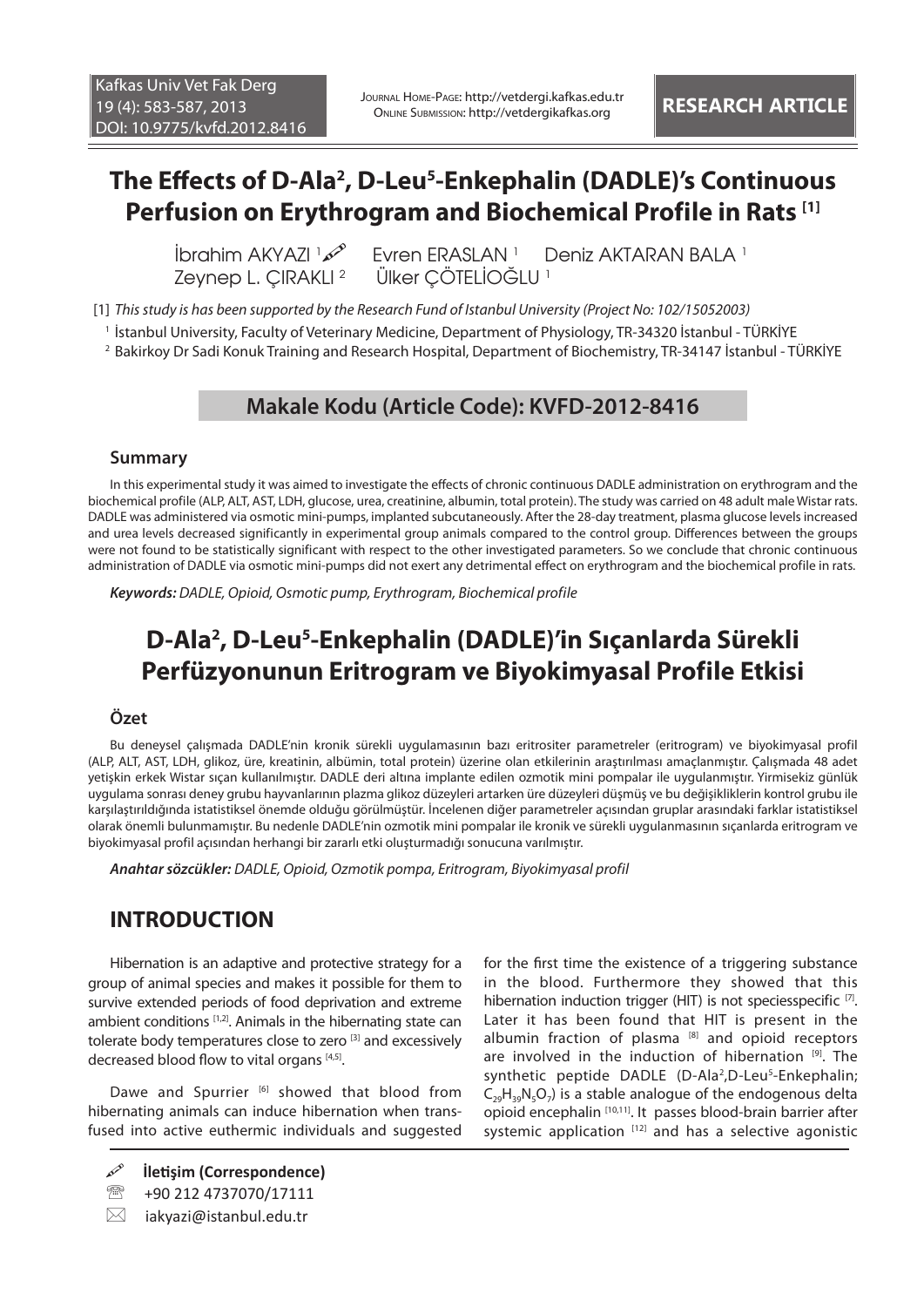property on delta-opioid receptors [10]. DADLE has been found to induce hibernation in hibernant animals after continuous infusion [13].

The fascinating tissue protective adaptation seen during hibernation attracted substantial research interest on HIT and DADLE, so a wide range of studies have been conducted investigating the potential protective efficacy of them [4,14]. Indeed it has been demonstrated that HIT and DADLE prolong the survival of isolated organs (heart and liver) in a multiorgan preservation preparation almost 6-fold, which could have crucial implications for organ transplantation research [15,16]. Summers et al.[17] found that DADLE treatment improves hemodynamic stability and prolongs survival in an animal model of severe hemorrhagic shock. Another *in vivo* study showed that parenteral administration of DADLE protects the liver of rats against ischemia reperfusion injury [18]. Further studies pointed out the protective efficacy of DADLE on the nervous system [10,11,19]. Recently, Borlongan et al.20 showed that DADLE pre-treatment, administered parenterally, prevents cell death processes and behavioral symptoms caused by experimentally induced stroke in rats.

The aforementioned results together manifest that DADLE has substantial protective efficacy in various cells and tissues and may be regarded as a promising novel therapeutic agent. Nevertheless it is known that prevalence of anemia is highly correlated with opioid use [21], and it has been reported that opioids cause membrane alterations of red blood cells <a>[22]</a>. Besides activation of different opioid receptor subtypes may exert different effects on target cells [23]. To the best of our knowledge no study has so far investigated the side effects of DADLE on erythrogram or the biochemical profile. So the aim of the present study was to investigate the potential side effects of long-term DADLE infusion on some erythrocyte and biochemical parameters.

## **MATERIAL and METHODS**

#### *Animals*

Male Wistar albino rats weighing 250-275 g were used for the study. They were randomly allocated to 2 groups, each consisting of 24 rats, as control and experimental groups. All animals were housed in polycarbonate cages with wood shavings bedding in a climate-controlled animal room with 12/12 h light/dark cycle. They were fed standard laboratory chow and tap water ad libitum. All experimental procedures were approved by Istanbul University Veterinary Faculty's Animal Experiments Local Ethics Committee (Approval no. 2003/65)

#### *DADLE Application*

Rats were anesthetized using xylazine/ketamine (10/75 mg/kg). Osmotic mini pumps (Alzet, USA) containing DADLE (Sigma-Aldrich, Germany) and physiologic saline solution were implanted subcutaneously into the interscapular region of experimental and control group animals, respectively. Experimental group animals received approximately 2.5 μl (±10%) of DADLE solution (0.5%) per hour, depending on the mean pumping rate of osmotic pumps during 28-day experimental period.

#### *Samples and Tests*

At the end of the experimental period all animals were exsanguinated via cardiac puncture under general anesthesia with xylazine/ketamine (10/75 mg/kg, Bayer, Turkey). Blood samples were collected into dry and EDTA tubes. Erythrogram parameters were determined using anticoagulated blood samples by using an electronic cell counter (Medonic 570, Boule Medical, Sweden) . Sera were obtained from blood samples collected into dry tubes and were used for the determination of biochemical profile including following parameters: alkaline phosphatase (ALP), alanine aminotransferase (ALT), aspartate aminotransferase (AST), glucose (GLU), creatinine (CREA), lactate dehydrogenase (LDH), albumin (ALB), total protein (TP) and urea (URE) using an automatic biochemical analyzer (Abbott Architect, Abbott Laboratories, USA ).

#### *Statistical Analysis*

All statistical analyses were performed with statistical software SPSS (version 11.5.2.1) using the independent samples t-test. All results are reported as means  $\pm$  SEM. Significance was accepted at *P*<0.05 level.

# **RESULTS**

Hematological parameters are shown in *Table 1*. There were no statistically significant differences between groups.

The data on biochemical parameters are shown in *Table 2*. Glucose level increased and urea level decreased in DADLE treated group compared to the control group, and both differences were found to be statistically significant (*P*<0.05). There were no statistically significant differences regarding other parameters.

| <b>Table 1.</b> Hematological parameters                                                                                                |                  |                  |  |
|-----------------------------------------------------------------------------------------------------------------------------------------|------------------|------------------|--|
| Tablo 1. Hematolojik parametreler                                                                                                       |                  |                  |  |
| <b>Parameter</b>                                                                                                                        | Control (n=24)   | $DADLE(n=24)$    |  |
| Red blood cells (10 <sup>6</sup> /mm <sup>3</sup> )                                                                                     | $7.91 \pm 0.11$  | $8.08 + 0.09$    |  |
| Hemoglobin (g/dl)                                                                                                                       | $12.27 \pm 0.16$ | $12.44 \pm 0.12$ |  |
| Hematocrit (%)                                                                                                                          | $40.98 + 0.54$   | $41.49 + 0.40$   |  |
| $MCH$ (pg)                                                                                                                              | $15.52 \pm 0.15$ | $15.43 \pm 0.12$ |  |
| MCHC (g/dl)                                                                                                                             | 29.96±0.11       | $30.03 + 0.08$   |  |
| MCV(f)                                                                                                                                  | $51.81 \pm 0.42$ | $51.40 \pm 0.41$ |  |
| <b>RDW</b> (%)                                                                                                                          | $21.62 \pm 0.31$ | $21.29 + 0.32$   |  |
| MCH: mean corpuscular hemoglobin; MCHC: mean corpuscular hemoglobin<br>concentration; MCV: mean corpuscular volume; RDW: red blood cell |                  |                  |  |

*distribution width*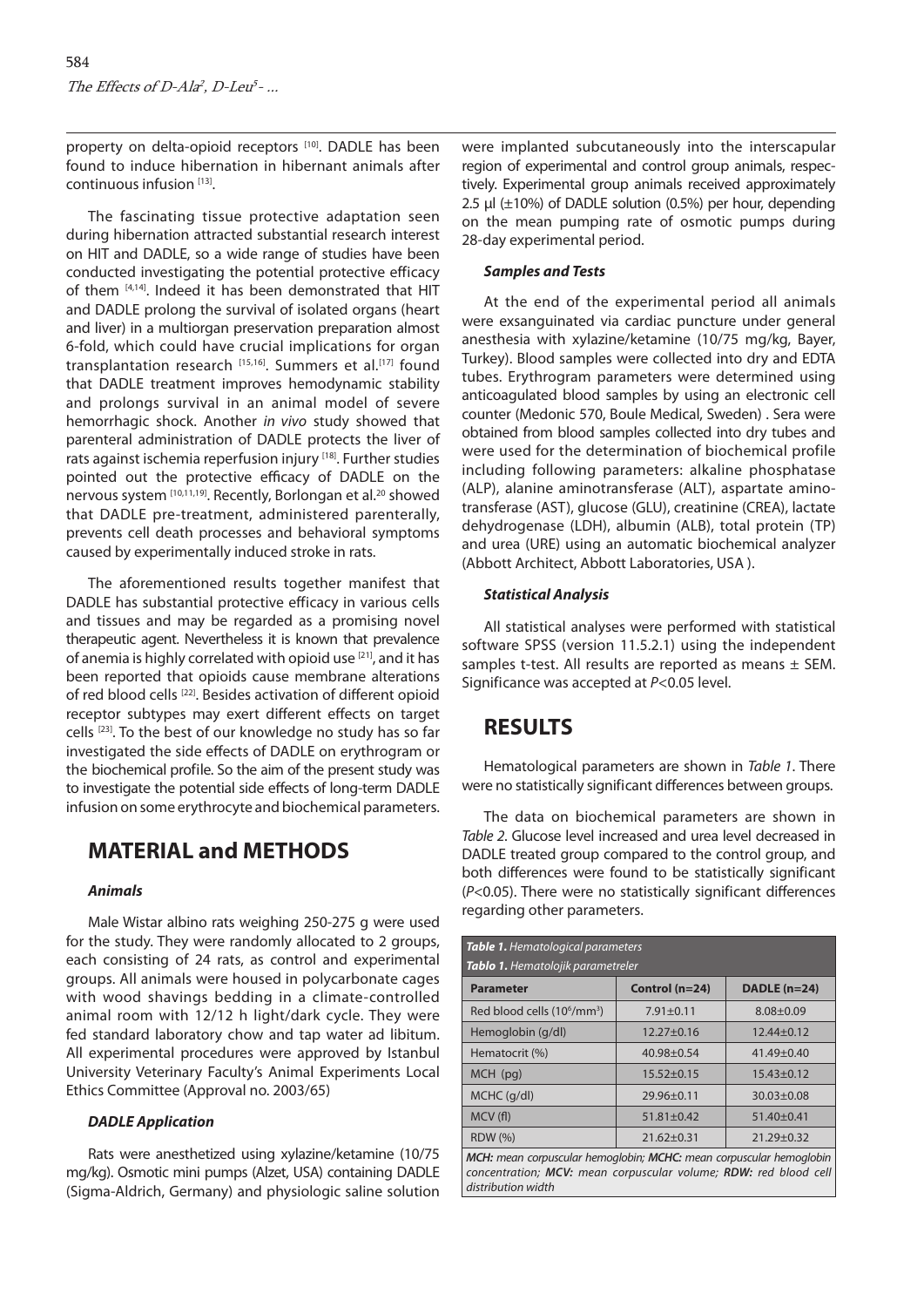| <b>Table 2.</b> Biochemical parameters<br>Tablo 2. Biyokimyasal parametreler |                    |                     |
|------------------------------------------------------------------------------|--------------------|---------------------|
| <b>Parameter</b>                                                             | Control (n=24)     | <b>DADLE</b> (n=24) |
| ALP(U/L)                                                                     | $387.61 \pm 14.63$ | 409.13±22.40        |
| ALT (U/L)                                                                    | 79.17±3.31         | $84.75 \pm 3.01$    |
| AST (U/L)                                                                    | 154.17±12.07       | $164.83 \pm 16.59$  |
| LDH (U/L)                                                                    | $362.86 \pm 9.96$  | $392.29 \pm 16.65$  |
| Urea (mg/dl)                                                                 | $37.57 + 0.74*$    | 34.54±0.88*         |
| Albumin (g/dl)                                                               | $3.19 \pm 0.05$    | $3.17 \pm 0.03$     |
| Glucose (mg/dl)                                                              | $161.65 \pm 4.07*$ | $178.71 \pm 4.42*$  |
| Creatinine (mg/dl)                                                           | $0.40 + 0.01$      | $0.40 + 0.01$       |
| Total protein (g/dl)                                                         | $6.92 \pm 0.06$    | $6.95 \pm 0.07$     |
| Al P. alkaline phosphatase: ALT: alanine aminotransferase: AST: aspartate    |                    |                     |

*ALP: alkaline phosphatase; ALT: alanine aminotransferase; AST: aspartate aminotransferase; LDH: lactate dehydrogenase; \* Differences between the means of control and experimental groups are statistically significant (P<0.05)*

## **DISCUSSION**

To the best of our knowledge there are no studies examining the effects of long-term DADLE administration on erythrogram. In the present study 28-day continuous infusion of DADLE did not reveal any significant effect on the investigated parameters related to erythrocytes. Although studies focusing on the side effects of DADLE on hematological parameters are lacking, the effects of other opioids such as morphine on erythrocytes and related parameters have been investigated in various studies. Nie et al.<sup>[24]</sup> found that acute and chronic *in vivo* and *in vitro* application of morphine, a mu-opioid receptor agonist, increased the osmotic fragility of red blood cells and shortened their lifetime by affecting the cell membrane. Zeiger et al.<sup>[22]</sup> explained the high anemia prevalence among chronic opioid users with increasing levels of opioid receptors on red blood cells due to chronic opioid usage and subsequently increasing deformability of erythrocytes. Even though there is evidence indicating the presence of kappa- and mu-opioid receptors on the erythrocyte membrane [22,25], we could not encounter any finding about the delta opioid receptors in the literature. The abovementioned detrimental effects of opioids on erythrocytes were attributed both to the ligand-receptor interactions [22] and to the direct effect of opioid on erythrocyte membrane [24]. So the absence of any effect of DADLE on red blood cells and related parameters can be due to the lack of delta opioid receptors on erythrocyte membran or could be interpreted that chronic DADLE administration at this dose does not have any side effects on erythrocyte membran directly.

Because of its crucial role in biotransformation and metabolism of most opioids as well as various other drugs, liver is predisposed to toxic injury, especially in chronic exposure to these drugs [26-28]. Indeed it has been reported that parenteral administration of various opioids caused hepatic damage indicated by increased liver enzymes [29]. However to the best of our knowledge there are no studies investigating the adverse effects of chronic DADLE treatment on liver. Notwithstanding with the reports about detrimental effects of opioids on liver, Yamanouchi et al.<sup>[18]</sup> stated that acute DADLE treatment exerted a hepatoprotective effect against acute liver damage and decreased serum ALT level in rats. In the present study chronic DADLE treatment via osmotic mini-pumps showed neither a beneficial nor a detrimental effect on liver enzymes.

Lactate dehydrogenase is a stable cytosolic enzyme present in a wide variety of mammalian tissues and cells, and leaks out of the cells into the bloodstream as a result of cell membrane damage [30]. The increase of LDH level in extracellular fluid (e.g., plasma, serum) is a sensitive but nonspecific marker of cell and tissue damage including liver, kidney, heart and muscle [31,32]. There are various *in vitro* studies in literature, investigating the effects of DADLE on several tissues and cells and it has been reported that DADLE exerted protective effect on these tissues and cells indicated by a decrease of LDH level [33-36]. Dalargin (D-Ala<sup>2</sup>, Leu<sup>5</sup>, Arg<sup>6</sup>-enkephalin), another delta opioid receptor (DOR) agonist similar to DADLE, has been found to have a decreasing effect on LDH level in a traumatic shock model in rats  $[37]$ . Atıcı et al.<sup>[28]</sup> reported that long-term opioid treatment caused hepatic and renal damage in rats as indicated by a serum LDH increase. Nevertheless we could not find any reports about the *in vivo* effects of chronic DADLE treatment on LDH level. In the present study longterm DADLE treatment did not alter the plasma LDH activity, and this finding can be interpreted as an absence of detrimental effects on tissues including liver and kidney.

There was no significant difference between the creatinine levels of experimental and control groups in the present study. Besides, plasma urea level of DADLE treated animals was significantly (*P*<0.05) lower than that of the control group animals. Nevertheless both parameters were in normal range. Since the DADLE treatment did not alter the creatinine levels of both groups, it can be argued that the glomerular function was not altered by longterm treatment. So the aforementioned decrease in urea level of the experimental group can be based either on the decrease of protein catabolism or on an impairment of urea synthesis. The first possibility of altered protein metabolism by DADLE can be eliminated considering that there was no difference between plasma albumin and total protein levels of groups, and both parameters were in normal range. In this context it can be suggested that the decrease in the urea level of the experimental group is based on its impaired synthesis in liver. However we could not find any data about the effects of long-term DADLE treatment on urea synthesis in the literature to compare and discuss this possibility.

A wide range of studies has been conducted to investigate the effects of opioids on glucose homeostasis [38-44].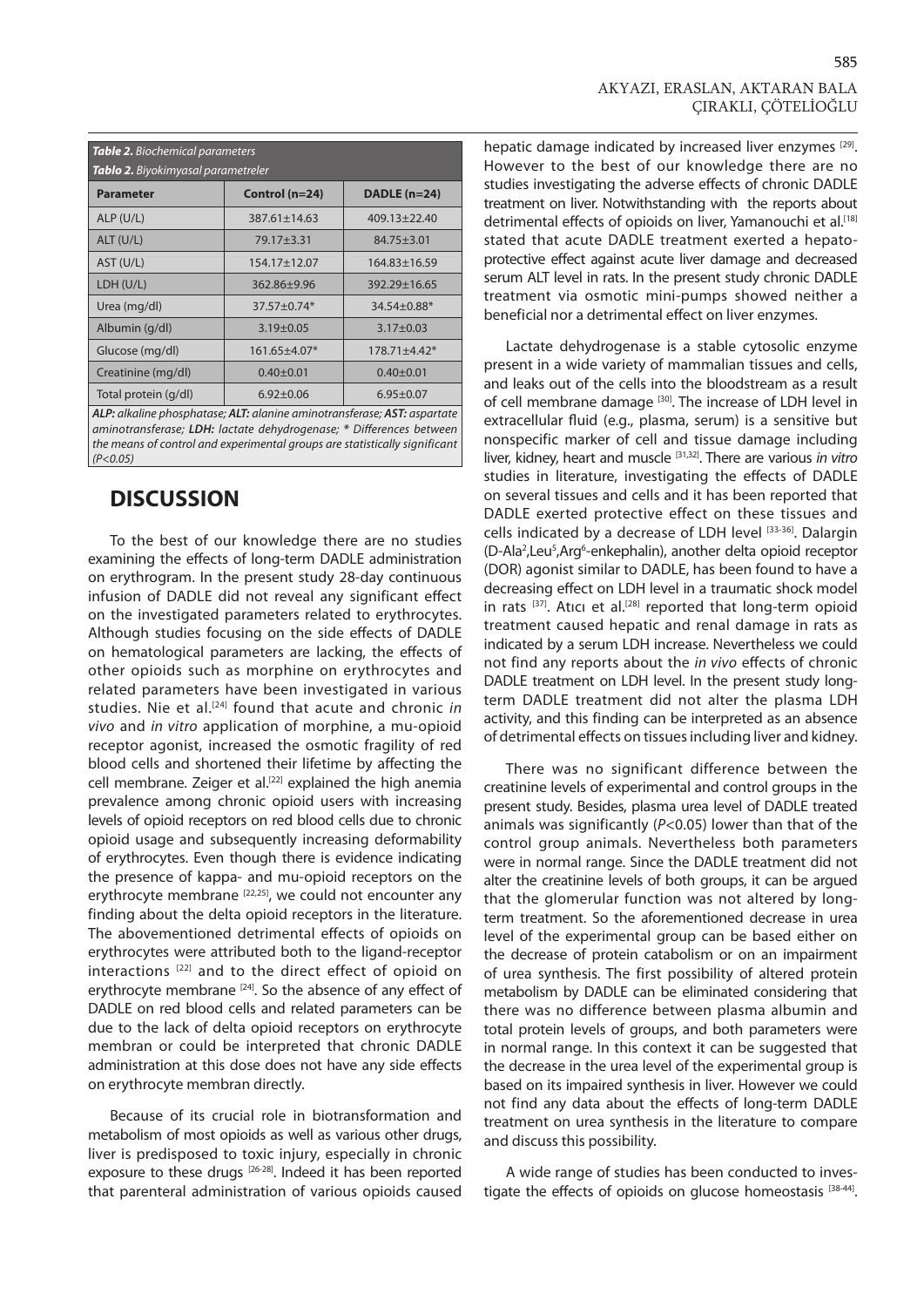It has been known for several decades that parenterally administered morphine causes hyperglycemia<sup>[45]</sup>. Bailey and Flatt [42] reported that mu receptor agonist DAMGO (D-Ala<sup>2</sup>, N-Me-Phe<sup>4</sup>, Gly<sup>5</sup>-ol-Enkephalin) and delta receptor agonist DADLE dose dependently increased plasma glucose levels in rats. Beta endorphin, which exhibits high affinity for delta opioid receptors [46], has been found to significantly increase plasma glucose level [47]. Nonetheless Gunion et al.<sup>[39]</sup> reported that only mu-opioid receptor stimulation resulted in hyperglycemia in rats whereas delta opioid receptor sub-type was ineffective. In our present study long-term DADLE treatment produced a significant (*P*<0.05) hyperglycemia in the experimental group. This increasing effect of DADLE on plasma glucose level may be due to its interaction with delta opioid receptors as suggested before [40-42].

In summary 28-day continuous infusion of DADLE via osmotic mini-pumps in our present study did not cause any significant alterations on erythrocyte parameters and biochemical profile except for a decrease in the plasma urea level and an increase in the glucose level. The finding of hyperglycemia is in accordance with previous data. Even though there is no relevant data in the literature to compare and discuss the significant decrease in the plasma urea level that we have observed, the levels of experimental and control groups were in normal range. Considering that the inspected biochemical parameters related to liver and kidney functions and the erythrocyte parameters were unaffected by DADLE, it would be reasonable to suggest that DADLE does not have any major detrimental effects at this dose level. Because of its promising tissue protective effects, DADLE deserves further study as a therapeutic agent, and our results could contribute to the further evaluation of chronic effects of DADLE treatment on various tissues, organs and systems.

#### **REFERENCES**

**1. Carey HV, Andrews MT, Martin SL:** Mammalian hibernation: cellular and molecular responses to depressed metabolism and low temperature. *Physiol Rev,* 83 (4): 1153-1181, 2003.

**2. Lyman CP, Chatfield PO:** Physiology of hibernation in mammals. *Physiol Rev,* 35 (2): 403-425, 1955.

**3. Barnes BM:**Freeze avoidance in a mammal: body temperatures below 0 degree C in an Arctic hibernator. *Science,* 244 (4912): 1593-1595, 1989.

**4. Borlongan CV, Wang Y, Su TP:** Delta opioid peptide (D-Ala 2, D-Leu 5) enkephalin: Linking hibernation and neuroprotection. *Front Biosci*, 9, 3392-3398, 2004.

**5. Drew KL, Rice ME, Kuhn TB, Smith MA:** Neuroprotective adaptations in hibernation: Therapeutic implications for ischemia-reperfusion, traumatic brain injury and neurodegenerative diseases. *Free Radic Biol Med,* 31 (5): 563-573, 2001.

**6. Dawe AR, Spurrier WA:** Hibernation induced in ground squirrels by blood transfusion. *Science,* 163 (3864): 298-299, 1969.

**7. Dawe AR, Spurrier WA, Armour JA:** Summer hibernation induced by cryogenically preserved blood "trigger". *Science,* 168 (3930): 497-498, 1970.

**8. Oeltgen PR, Bergmann LC, Spurrier WA, Jones SB:** Isolation of a hibernation inducing trigger(s) from the plasma of hibernating woodchucks.

*Prep Biochem,* 8 (2-3): 171-188, 1978.

**9. Oeltgen PR, Walsh JW, Hamann SR, Randall DC, Spurrier WA, Myers RD:** Hibernation "trigger": Opioid-like inhibitory action on brain function of the monkey. *Pharmacol Biochem Behav,* 17 (6): 1271-1274, 1982.

**10. Hayashi T, Hirata H, Asanuma M, Ladenheim B, Tsao LI, Cadet JL, Su TP:** Delta opioid peptide [D-Ala2, D-Leu5]enkephalin causes a near complete blockade of the neuronal damage caused by a single high dose of methamphetamine: Examining the role of p53. *Synapse,* 39 (4): 305- 312, 2001.

**11. Tsao LI, Cadet JL, Su TP:** Reversal by [D-Ala2,D-Leu5]enkephalin of the dopamine transporter loss caused by methamphetamine. *Eur J Pharmacol,* 372 (3): R5-7, 1999.

**12. Banks WA, Kastin AJ:** Peptide transport systems for opiates across the blood-brain barrier. *Am J Physiol,* 259 (1 Pt 1): E1-10, 1990.

**13. Oeltgen PR, Nilekani SP, Nuchols PA, Spurrier WA, Su TP:** Further studies on opioids and hibernation: Delta opioid receptor ligand selectively induced hibernation in summer-active ground squirrels. *Life Sci,* 43 (19): 1565-1574, 1988.

**14. Su TP:** Delta opioid peptide[D- Ala(2),D-Leu(5)]enkephalin promotes cell survival. *J Biomed Sci,* 7 (3): 195-199, 2000.

**15. Chien S, Oeltgen PR, Diana JN, Shi X, Nilekani SP, Salley R:** Two-day preservation of major organs with autoperfusion multiorgan preparation and hibernation induction trigger. A preliminary report. *J Thorac Cardiovasc Surg,* 102 (2): 224-234, 1991.

**16. Chien S, Oeltgen PR, Diana JN, Salley RK, Su TP:** Extension of tissue survival time in multiorgan block preparation with a delta opioid DADLE ([D-Ala2, D-Leu5]-enkephalin). *J Thorac Cardiovasc Surg,* 107 (3): 964-967, 1994.

**17. Summers RL, Li Z, Hildebrandt D:** Effect of a delta receptor agonist on duration of survival during hemorrhagic shock. *Acad Emerg Med,* 10 (6): 587-593, 2003.

**18. Yamanouchi K, Yanaga K, Okudaira S, Eguchi S, Furui J, Kanematsu**  T: [D-Ala<sup>2</sup>, D-Leu<sup>5</sup>] enkephalin (DADLE) protects liver against ischemiareperfusion injury in the rat. *J Surg Res,* 114 (1): 305-312, 2003.

**19. Hayashi T, Su TP:** Chronic [d-Ala2, d-Leu5]enkephalin treatment increases the nerve growth factor in adult mouse brain. *Eur J Pharmacol,* 464 (2-3): 237-239, 2003.

**20. Borlongan CV, Hayashi T, Oeltgen PR, Su TP, Wang Y:** Hibernationlike state induced by an opioid peptide protects against experimental stroke. *BMC Biol,* 7, 31, 2009.

**21. Brown LS, Hickson MJ, Ajuluchukwu DC, Bailey J:** Medical disorders in a cohort of New York city drug abusers: Much more than HIV disease. *J Addict Dis,* 12 (4): 11-27, 1993.

**22. Zeiger AR, Patkar AA, Fitzgerald R, Lundy A, Ballas SK, Weinstein SP:** Changes in mu opioid receptors and rheological properties of erythrocytes among opioid abusers. *Addict Biol,* 7 (2): 207-217, 2002.

**23. Kamiloğlu NN, Beytut E, Özsar S:** Opioid peptidler ve bir opioid peptid agonisti olan naloxon'un üreme üzerine etkileri. *Kafkas Univ Vet Fak Derg,* 12 (1): 85-90, 2006.

**24. Nie X, Wen ZY, Yan ZY, Huang L, Sun D, Cheng B:** Effects of morphine on rheological properties of rat red blood cells. *Clin Hemorheol Microcirc,* 22 (3): 189-195, 2000.

25. Yamasaki Y, Way EL: Inhibition of Ca<sup>++</sup>-ATPase of rat erythrocyte membranes by k-opioid agonists. *Neuropeptides,* 5 (4-6): 359-362, 1985.

**26. Tegeder I, Lötsch J, Geisslinger G:** Pharmacokinetics of opioids in liver disease. *Clin Pharmacokinet,* 37 (1): 17-40, 1999.

**27. Hanna M:** The effects of liver impairment on opioids used to relieve pain in cancer patients. *Palliat Med* 25 (5): 604-605, 2011.

**28. Atici S, Cinel I, Cinel L, Doruk N, Eskandari G, Oral U:** Liver and kidney toxicity in chronic use of opioids: An experimental long term treatment model. *J Biosci,* 30 (2): 245-252, 2005.

**29. Needham WP, Shuster L, Kanel GC, Thompson ML:** Liver damage from narcotics in mice. *Toxicol Appl Pharmacol,* 58 (2): 157-170, 1981.

**30. Parhamifar L, Andersen H, Moghimi SM:** Lactate dehydrogenase